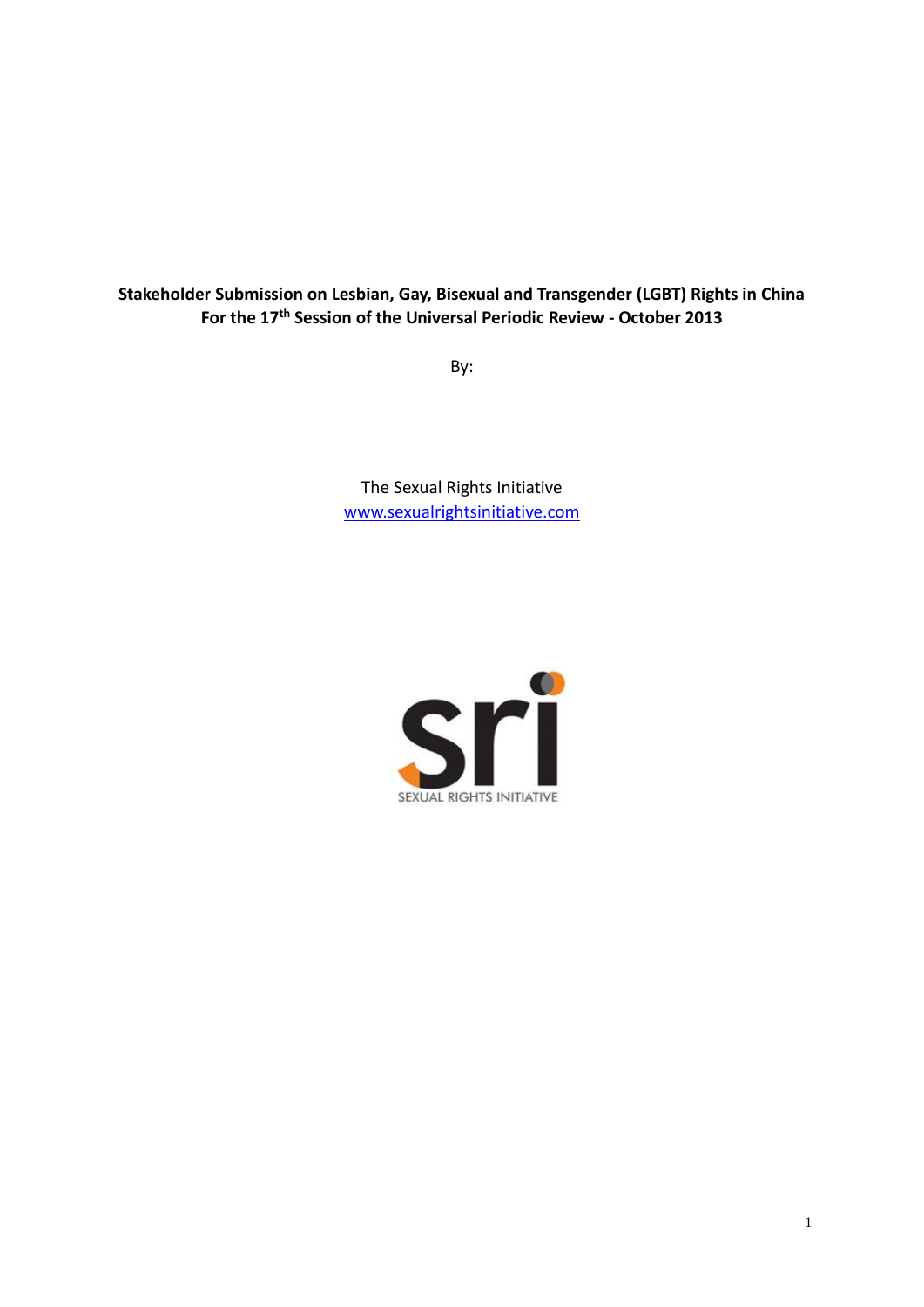1. This report is submitted by the Sexual Rights Initiative<sup>1</sup> and outlines the current situation for LGBT people in mainland China in relation to China's international obligations as well as its national laws, policies and practices. The goal of this submission is to encourage the new leadership in the Chinese government to take concrete steps to improve the environment for the LGBT populations in China.

## **Introduction**

2. There is no survey data in China for the total population of LGBT people. However, according to the conservative estimate that 3-4% of China's population is LGBT, about 41 to 69 million Chinese citizens could be LGBT. Due to the lack of laws and policies protecting their equal rights, as well as the deep-rooted prejudices and discriminations in China, LGBT people cannot fully enjoy their human rights as citizens.

## **Rights to Equal Protection Before the Law**

- 3. According to article 33 of the constitution of People's Republic of China (PRC), all people are equal before the law. And the State has responsibility to protect its citizens from stigma and discrimination.
- 4. We want to acknowledge three progressive steps the Chinese government has taken in order to decriminalize and de-stigmatize the LGBT population in China. In 1997, the new Criminal Law of People's Republic of China removed the crime of "hooliganism", which had been used to criminalize same-sex behaviors. In April of 2001, the "Chinese Classification and Diagnostic Criteria of Mental Disorders" (*CCMD*, 中国精神障碍分类与诊断标准) removed homosexuality from the list of mental disorder. And according to the official replies from the [Ministry of Public](http://www.iciba.com/Ministry_of_Public_Security)  [Security](http://www.iciba.com/Ministry_of_Public_Security) in 2002 and 2008, people who have changed their sex through sex reassignment operations (SRO) in China or abroad, could change their sex on their legal identity documents, such as Chinese legal identity (*shenfenzheng*, 身份证) and passport.
- 5. However, there are still gaps that need further progressive actions from the government of China. Most importantly, there is currently no law or policy in China that ensures LGBT people enjoy equal rights as other citizens. LGBT individuals routinely encounter various forms of discrimination in their daily lives, such as in schools and at their workplaces (which interfere with their rights of education and their rights to work). Secondly, transgender is still listed in the list of mental disorders in the CCMD. And despite the above-mentioned legal reform, due to a lack of clear procedure and responsible sector under the government, it is difficult for transsexual people, who have had SRO, to change their sex on other important documents, such as diploma, academic qualification and occupation physician license.

#### **Rights of Free Expression**

-

6. According to article 35 of the constitution of PRC, all citizens have rights of freedom of

 $1$  The Sexual Rights Initiative is a coalition of organizations comprised of Action Canada for Population and Development (ACPD), Akahatá – Equipo de Trabajo en Sexualidades y Géneros, Coalition for African Lesbians, Creating Resources for Empowerment in Action (CREA; India), Egyptian Initiative for Personal Rights (EIPR) and Federation for Women and Family Planning (Poland).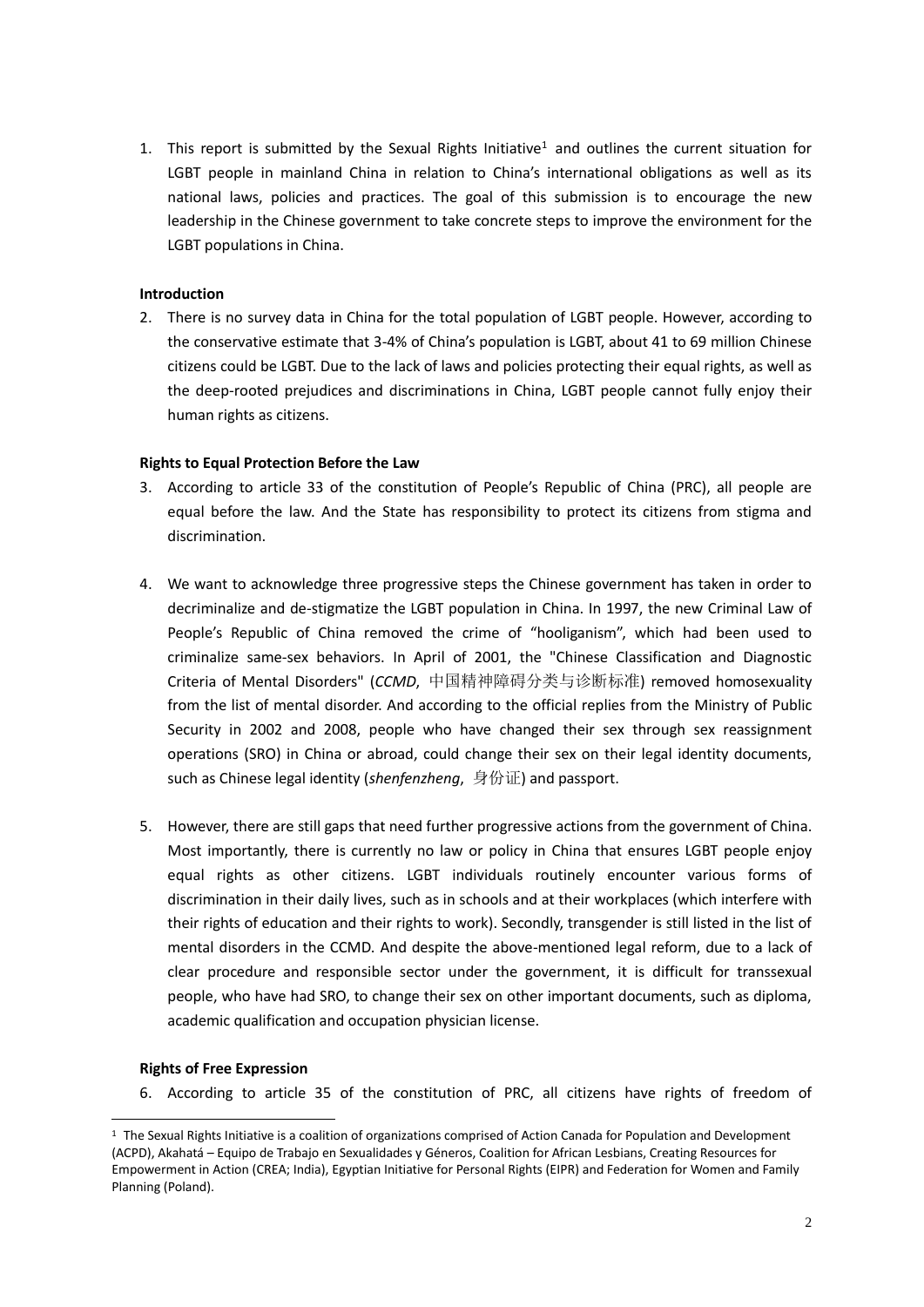expression.

- 7. In recent years, there are increasingly positive reports and news about LGBT people from official Chinese media, such as CCTV and China Daily. For example, in July 2011, CCTV openly criticized the Chinese actor and actress, Sun Haiying (孙海英) and his wife Lv Liping (吕丽萍) for their anti-gay speech on Chinese twitter (weibo, 微博), and called for respect by the public toward people of different sexuality. In January 2013, China Daily English edition released five reports, which covered the various topics LGBT people face in China<sup>2</sup>.
- 8. However, the current policies in China lag behind progress in society. According to the Chinese film censorship regulations, all LGBT-related information needs to be removed or revised in broadcasts, television and movies. In the Provisions on the Determination of Obscene and Pornographic Publications (关于认定淫秽及色情出版物的规定), released by the General Administration of Press and Publication of People's Republic of China (国家新闻出版署, 2006) in 2006, homosexuality is regarded as "abnormal sexual behaviors (性变态行为)" and pornography. Thus, LGBT content cannot be included freely in books, magazines and other publications.

# **Rights to Education**

<u>.</u>

- 9. According to article 28 of the Convention on the Rights of the Child (CRC), and article 3 of the Constitution of PRC, all children under 18 years old have rights to education. In addition, article 19 of the Constitution of PRC ensures that schools should provide "mentorship (生活指导), psychological support (心理健康辅导) and education of adolescents (青春期教育)" to students. And according to article 19.1 of the CRC, States Parties have the responsibility to "protect children from all forms of physical or mental violence, injury or abuse, neglect or negligent treatment, maltreatment or exploitation, including sexual abuse" through all measures.
- 10. However, due to the lack of practical implementation policies and mechanisms, LGBT children and young adults cannot fully enjoy these rights in China. Though the government of China requests schools should provide sex education, which is an important part of education of adolescence, to students, there is no consolidated curriculum throughout of China for comprehensive sexuality education. Although there are some sex education textbooks published in China, LGBT related information are often missing, outdated, or misleading.
- 11. In addition, a large number of LGBT students (or those perceived as such) have encountered and are encountering homophobic and trans-phobic bullying in schools without substantial support from schools officials and teachers prior, during and after being bullied. According to an online survey conducted by a Chinese LGBT organization in 2012<sup>3</sup>, among 421 students from middle and

 $2$  These five reports can be found at following five links: [http://www.chinadaily.com.cn/sunday/2013-01/06/content\\_16086604.htm;](http://www.chinadaily.com.cn/sunday/2013-01/06/content_16086604.htm;) [http://www.chinadaily.com.cn/sunday/2013-01/06/content\\_16086603.htm;](http://www.chinadaily.com.cn/sunday/2013-01/06/content_16086603.htm;) [http://www.chinadaily.com.cn/sunday/2013-01/06/content\\_16086606.htm;](http://www.chinadaily.com.cn/sunday/2013-01/06/content_16086606.htm) [http://www.chinadaily.com.cn/sunday/2013-01/06/content\\_16086607.htm;](http://www.chinadaily.com.cn/sunday/2013-01/06/content_16086607.htm;) [http://www.chinadaily.com.cn/sunday/2013-01/06/content\\_16086605.htm.](http://www.chinadaily.com.cn/sunday/2013-01/06/content_16086605.htm)

 $3$  Report of the Online Survey on Homophobia and Trans-phobia Bully at Educational Institutions, Aibai Culture &

Education Center, November 2012, [http://www.aibai.com/booksview.php?id=19532.](http://www.aibai.com/booksview.php?id=19532)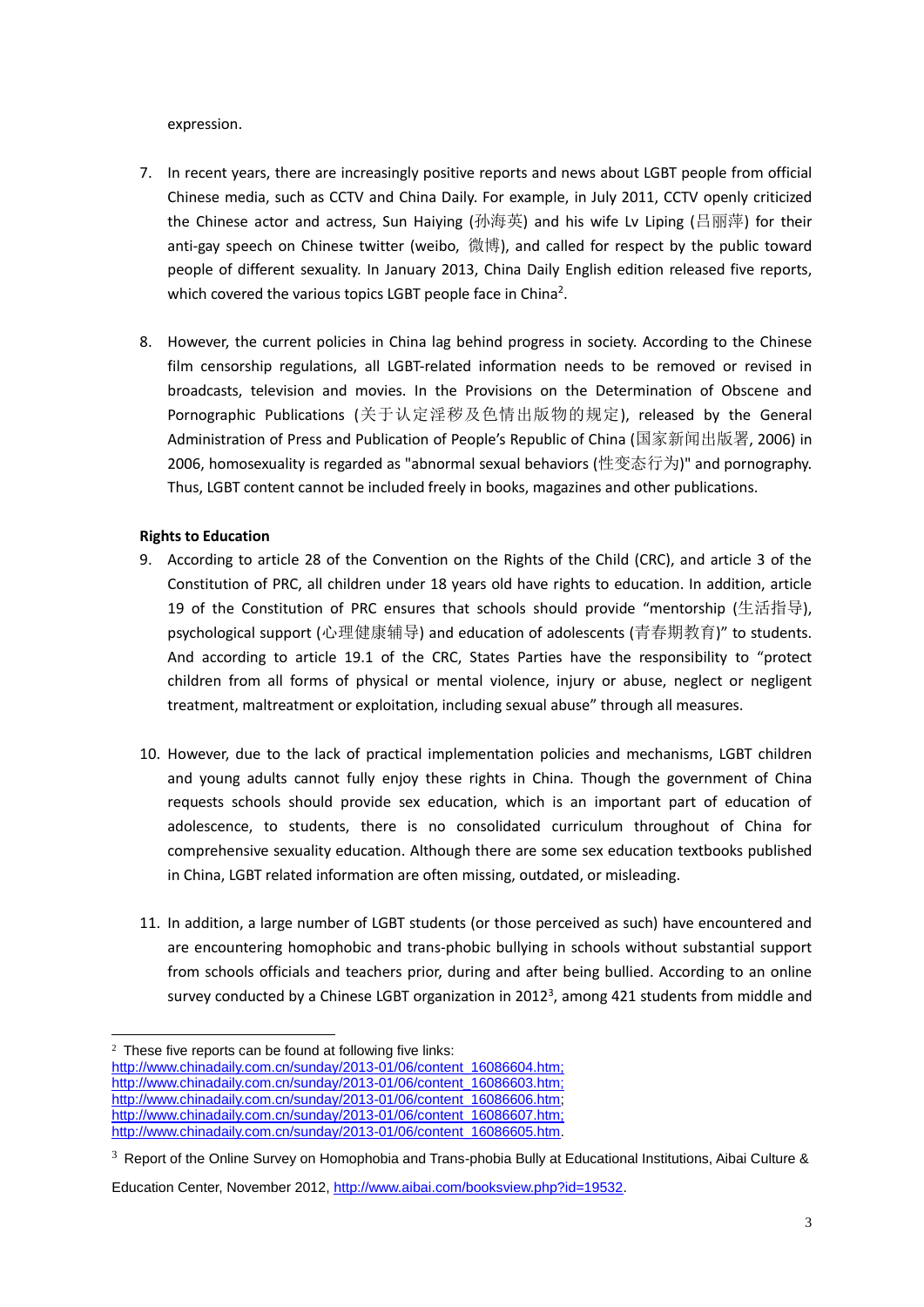high schools, universities and vocational schools, 77% of the respondents encountered at least one of 17 types of homophobic and trans-phobic bullying in schools. 10% of them were victims from direct or indirect attacks. And 7.6% of the respondents were sexually harassed by their classmates and/or teachers. School bullying negatively impacted their academic performance as well as their psychological health. 3% of them dropped out of school. And after the bullying, only 33% of the respondents sought support from others, most of which was not adequate.

#### **Rights to Work and Employment**

- 12. According to article 6 and article 2.2 of the International Covenant on Economic, Social and Culture Rights (ICESCR), state parties should recognize the right to work of everyone, and should guarantee that employment rights "will be exercised without discrimination of any kind..."According to the UN "Protect, Respect and Remedy" Framework for Business and Human Rights, the state parties has a duty to "protect against human rights abuses committed by third parties, including business, through appropriate policies, regulation and adjudication".
- 13. In 1994 and 2007 respectively, the Chinese government released the Labor Law and the Labor Contract Law in order to protect workers' labor rights and rights to work. It also gives special attention to protect rights of work for women, people with disabilities and ethnic groups. However, there are still policy and practice gaps that prevent LGBT workers from fully enjoying their right to work. An example is that, in the two laws, anti-discrimination against LGBT people or equal rights to work for LGBT people at the workplace are not included. And due to deep prejudice and discrimination, LGBT employees often face fear of being dismissed and/or harassment at the workplace, and as a result, cannot fully enjoy their rights to work.
- 14. According to an online survey conducted by a Chinese LGBT organization<sup>4</sup>, Out of 1634 LGBT employees, 92% of them choose not to come out fully at their workplace because they are afraid that it would influence their career development. 61% of the respondents reported that they have been discriminated and harassed including violence, sexual abuse and insults in the workplace. Some have been fired, many have faced isolation from their colleagues due to their sexual orientation and gender identities. 66% of the respondents reported that due to the non-tolerant environment at their workplace, their job performance suffered.
- 15. Since 2011, workplace diversity issue has emerged among other corporate social responsibilities (CSR) in China. Policies and practices intended to provide equal rights to LGBT employees and other employees, such as people with disabilities, have been introduced and encouraged in some multi-national corporations. However, it is only limited to a small number of corporations, and few are domestic companies in China.

#### **Rights to Health**

16. According to article 12 of the ICESCR, the state parties should recognize and protect everyone's right to health. The government of China has included rights to health for all through its constitution as well as its "National Human Rights Action Plan (2012-2015)". However, due to

<sup>-</sup><sup>4</sup> Online Survey on LGBT People at Workplace in China, Aibai Culture & Education Center, 2013, [http://www.sojump.com/jq/2127139.aspx.](http://www.sojump.com/jq/2127139.aspx)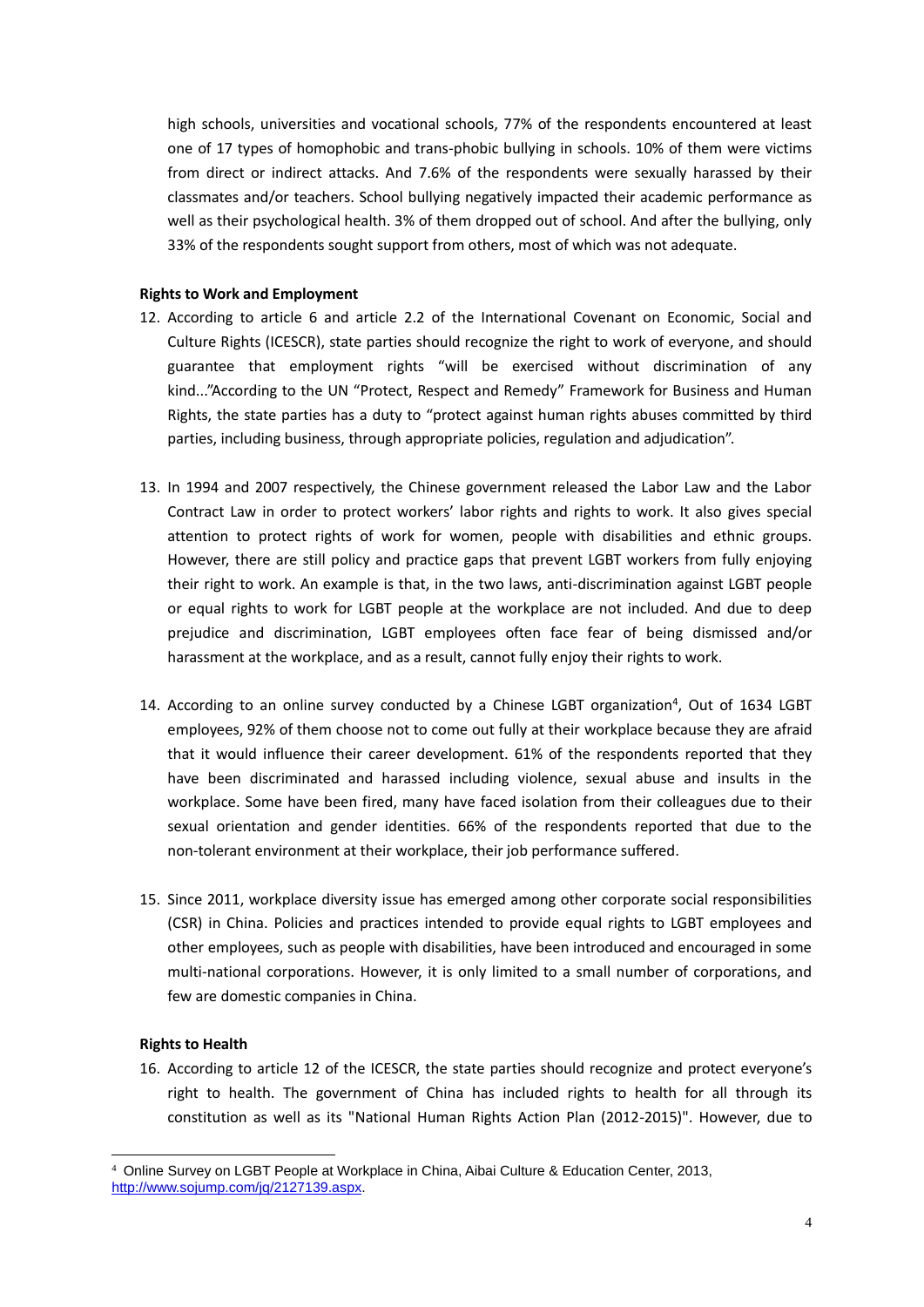specific needs of LGBT people, the current policy framework cannot fully guarantee the rights of health to all LGBTs.

#### *HIV Prevention, Treatment, Care and Support for Gay Men*

17. On the 23<sup>rd</sup> World AIDS Day ( $1<sup>st</sup>$  December 2010), the Ministry of Health (MOH) of China announced for the first time in public that HIV transmission among men who have sex with men (MSM) increased rapidly in China, and governments at different levels should take effective measurements to stop the spread of HIV in China<sup>5</sup>. This announcement showed strong commitment from the government of China. However, in February, 2012, MOH organized a press release and affirmed that real name registration for HIV testing in Guangxi and other provinces are "effective measurement"<sup>6</sup> to HIV prevention and treatment. Most MSMs are gay men. Since gays are still deeply stigmatized and discriminated by the society, real name registration for HIV testing would substantially discourage the gay populations from HIV testing. It would further prevent them from accessing HIV treatment, care and support.

#### *Hormone Use among Transgender People*

18. In China, there are a large number of transgender people, who want to change their sex characteristics by using hormones. According to the policy of medical insurance in China, if transgender people could get prescriptions from doctors, the hormone therapy would be covered by medial insurance. However, due to the shortage of informed medical professionals in China, most transgender people choose to use hormones without any prescription or doctor's instruction. A transgender support group in China interviewed 43 transgender people in July 2012, among whom, 42 of them have been using hormones without any medical instructions and support. Many of them have had side effects, such as hair loss, [hypertension,](http://www.iciba.com/hypertension) [diabetes mellitus,](http://www.iciba.com/diabetes_mellitus) liver and kidney damage resulting from overdose, or taking wrong types of hormones, as well as the absence of regular health check and medical surveillance.

## *Sex Reassignment Operations (SRO) among Transgender People*

19. In 2008, MOH requested all hospitals in China to stop SRO due to lack of medical standards. In 2009, MOH released the first ever Sex Change Operation Technical Management Standard (《变性 手术技术管理规范 (试行)》)<sup>7</sup>. The standard provides clear criteria of conditions that hospitals and doctors need to meet before they provide SRO to transgender individuals. However, it includes some requirements that stop transgender individuals from accessing to SRO. For example, since transgender people are regarded as mentally ill, the standard requests them to accept mental health therapy before they can be provided SRO. The standard also requires the transgender individual to have the desire for SRO for more than 5 years (internationally, it is usually one year) without any reversal. It also requires transgender individuals to get consent from their family members before SRO no matter what age they are. Last but not least, it also requires transgender individuals to have genital surgery before any secondary sexual characteristics change, which also contradicts international gender transition procedures.

#### **Rights to Marry and Establish Family**

<sup>&</sup>lt;u>.</u> <sup>5</sup> Specific news could be found at[: http://aids.39.net/a/2010121/1556917.html.](http://aids.39.net/a/2010121/1556917.html) 

<sup>&</sup>lt;sup>6</sup> Specific news could be found at: http://politics.people.com.cn/GB/17060904.html.

<sup>&</sup>lt;sup>7</sup> Full Standard could be found at:<http://baike.baidu.com/view/3140460.htm>.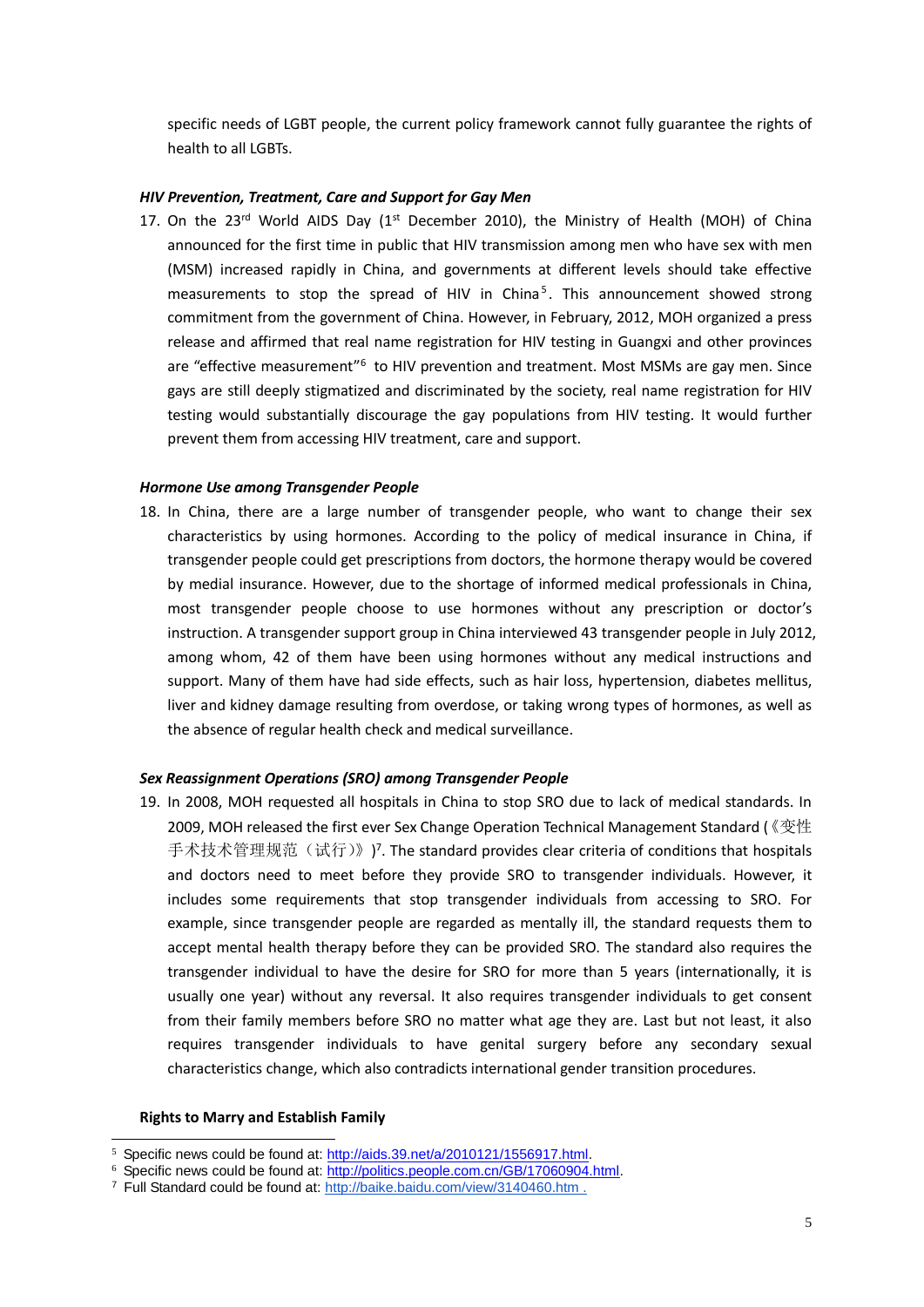- 20. According to the Law of Marriage of PRC, marriage is only limited to a relationship between one man and one woman. Since same-sex marriage is not recognized legally in China, it is difficult for same-sex couples to enjoy a whole range of marriage benefits such as inherit properties from their partners and adopt children.
- 21. The needs for same-sex marriage have been expressed both by Chinese scholars and by the LGBT community. Since 2003, a researcher at the China Academy of Social Sciences, Dr. Li Yinhe (李银 河), has been calling for the People's Congress and the Chinese People's Political Consultative Conference (NPC &CPPCC) to consider a same-sex marriage law. And on [Valentine's Day](http://www.iciba.com/Valentine) 2012 and 2013, many same-sex couples went to the Ministry of Civil Affairs (MCA), and demanded their rights of marry, which attracted widespread media attention<sup>8</sup>.

# **Political Environment for LGBT NGOs**

- 22. According to article 25 of the Constitution of the PRC, all citizens in China enjoy rights of freedom of association.
- 23. In recent years, the leaders of China have been promoting involvement and participation of civil society. For example, around the World AIDS Day in both 2011 and 2012, the Premier and Vice-Premier met with representatives from AIDS NGOs in China, and listened to their achievements as well as challenges. Several NGOs that works for MSM and gay communities were invited to attend the meeting. In January 2012, a recommendation was proposed to the NPC & CPPCC of Guangdong Province in order to promote the registration of PFLAG China under the MCA. It was the first time in China that the application for registration under the MCA for an LGBT organization was submitted.
- 24. However, there are still many obstacles and barriers for LGBT NGOs to fully participate in the political life within society. First of all, the dialogue between government and LGBT NGOs so far has been limited only to discussions of HIV prevention and treatment among the gay community. There is no opportunity for LGBT NGOs to advocate to have other needs addressed in order to promote equal rights for LGBT people in China. In addition, it is difficult for any NGOs to register under the MCA without a government affiliated organizations (挂靠单位). Thus all LGBT NGOs are currently running without legal status, which restricts them from accessing funding and other resources, and further prevents LGBT NGOs from developing professionally and provide better service to the community and the entire society.

#### **Recommendations**

<u>.</u>

- 25. To address the issues outlined above, we would like to propose the following recommendations to the government of China, and we are willing to work with the government to improve equal rights for LGBT people in China together with LGBT organizations in China.
	- 1. Establish anti-discrimination laws and regulations to ensure that LGBT individuals and other populations, such as people with disabilities and people living with HIV, enjoy equal rights at schools and in the workplace. Ensure legal assistance and psychological support are provided

<sup>&</sup>lt;sup>8</sup> If you want to know more about this news, please visit: http://www.aibai.com/infoview.php?id=23056.